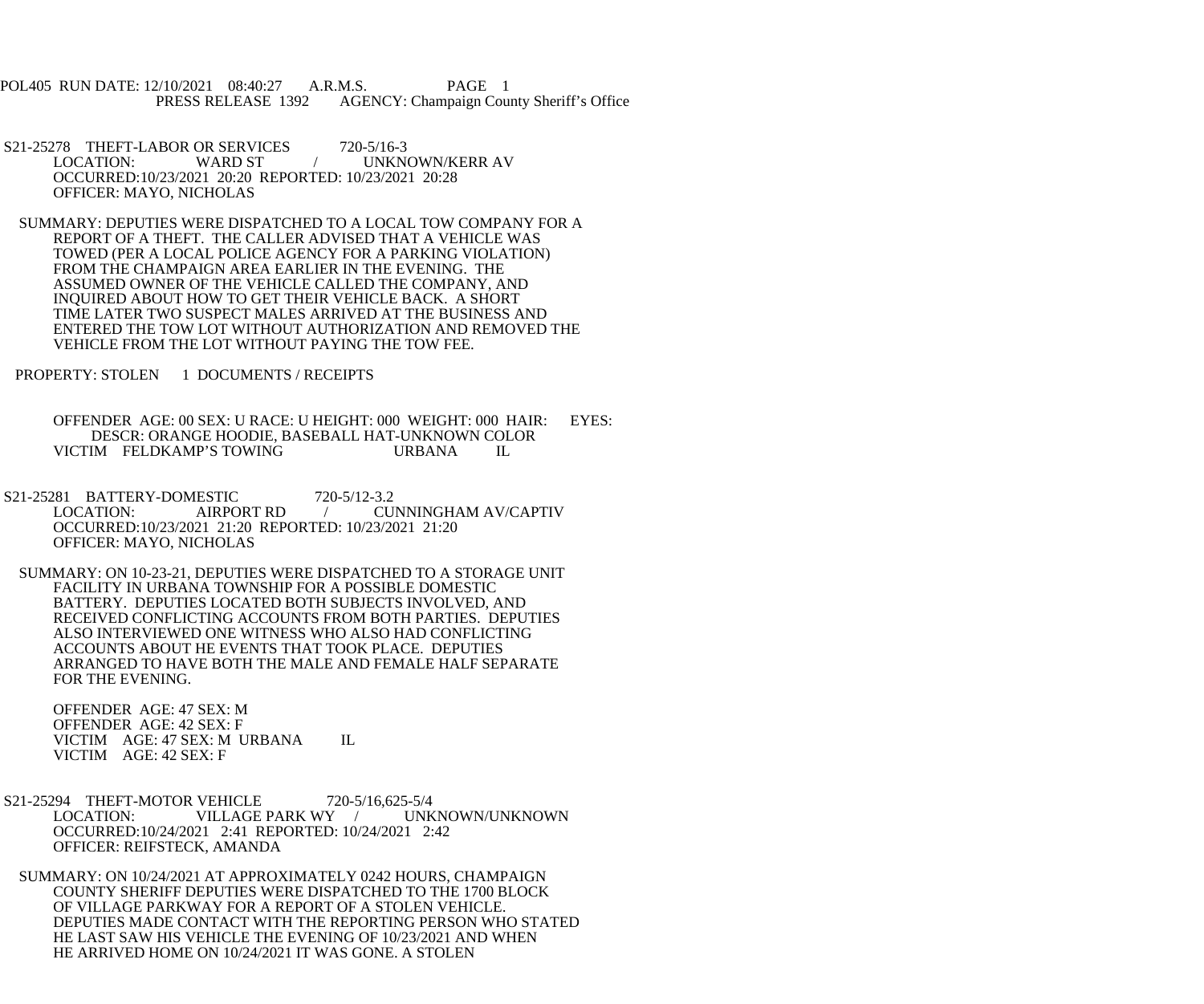POL405 RUN DATE: 12/10/2021 08:40:27 A.R.M.S. PAGE 2<br>PRESS RELEASE 1392 AGENCY: Champaign Cou AGENCY: Champaign County Sheriff's Office VEHICLE ENTRY WAS ENTERED INTO LEADS.

- PROPERTY: STOLEN 1 MOTOR VEHICLE-OTHER<br>COLOR: GRY/ 2013 MAKE: CHEV 2013 MAKE: CHEV MODEL: CRU BODY: 4D LIC#: IL AZ45335
	- OFFENDER SEX: RACE: HEIGHT: 000 WEIGHT: 000 HAIR: EYES: VICTIM AGE: 19 SEX: M SAVOY IL VICTIM AGE: 19 SEX: M SAVOY
- S21-25320 RECOVERED PROPERTY ONLY CONSPIRE LOCATION: AIRPORT RD / N HIGH CROSS RD/BROW OCCURRED:10/24/2021 12:49 REPORTED: 10/24/2021 12:49 OFFICER: WELDON, MATTHEW
- SUMMARY: DISPATCHED TO AN URBANA TOWNSHIP ROAD IN REFERENCE TO A FIREARM FOUND IN THE DITCH NEAR THE ROAD.
- PEOPLE: VICTIM SOCIETY-WARRANTS/RECOVERED PROPERTY OFFENDER AGE: 00 SEX: U RACE: U HEIGHT: 000 WEIGHT: 000 HAIR: EYES:
- S21-25333 THEFT OVER \$500 720-5/16-1 LOCATION: BLOOMINGTON RD / N RISING RD/DEAD END OCCURRED:10/24/2021 12:00 REPORTED: 10/24/2021 18:04 OFFICER: MCCALLISTER, MARK
- SUMMARY: ON 10/24/21 AT 1815 HOURS I RESPONDED TO AND ADDRESS ON BLOOMINGTON ROAD IN HENSLEY TOWN FOR A THEFT REPORT. AFTER SPEAKING WITH THE R/P IT WAS LEARNED THAT TWENTY- FOUR HUNDRED (2400) DOLLARS WAS STOLEN FROM A MAILBOX ON THE PROPERTY. THE R/P SAID THAT A CARE TAKER FOR A RESIDENT ON THE PROPERTY WAS THE ONLY PERSON THEY KNEW HAD BEEN IN THE MAILBOX. I SPOKE WITH THE CARE TAKER WHO ADVISED THAT THERE WAS NOTHING IN THE MAILBOX WHEN SHE PUT A LETTER IN IT TO BE MAILED.
- PROPERTY: STOLEN 1 CURRENCY-NOT CHECKS/BOND

 OFFENDER AGE: 57 SEX: F VICTIM AGE: 85 SEX: M CHAMPAIGN IL

- S21-25636 THEFT \$500 AND UNDER 720-5/16-1 LOCATION: 00 BLOCK OF RIDGE RD MAHOMET OCCURRED:10/27/2021 12:00 REPORTED: 10/27/2021 19:01 OFFICER: WILLMORE, JUSTIN
- SUMMARY: ON OCTOBER 27, 2021, CHAMPAIGN COUNTY SHERIFF'S DEPUTIES WERE DISPATCHED THE 300 BLOCK OF RIDGE RD. MAHOMET TOWNSHIP FOR THE REPORT OF A THEFT OF HALLOWEEN DECORATIONS. DEPUTIES ARRIVED ON SCENE AND SPOKE TO THE VICTIM. AFTER SPEAKING TO THE VICTIM IT WAS LEARNED THAT SOMETIME AN UNKNOWN INDIVIUDAL(S) STOLE TWO (2) SPOTLIGHTS FROM THE VICTIMS YARD.
- PROPERTY: STOLEN 1 LAWN ORNAMENT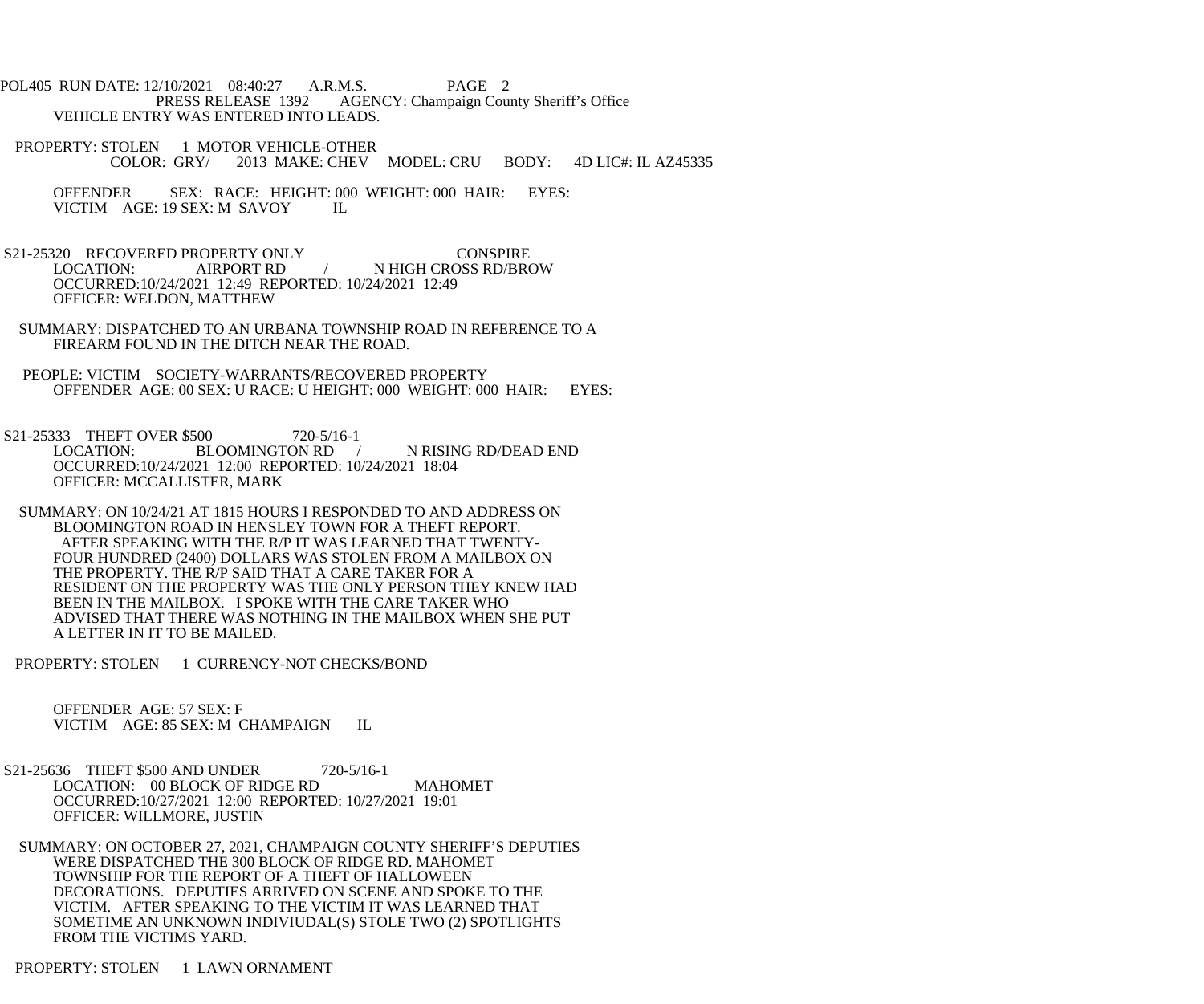POL405 RUN DATE: 12/10/2021 08:40:27 A.R.M.S. PAGE 3<br>PRESS RELEASE 1392 AGENCY: Champaign Cou AGENCY: Champaign County Sheriff's Office STOLEN 1 LAWN ORNAMENT

 OFFENDER SEX: RACE: HEIGHT: 000 WEIGHT: 000 HAIR: EYES: VICTIM AGE: 42 SEX: M MAHOMET IL

- S21-26132 THEFT-IDENTITY 720-5/16-30(A) LOCATION: 3300 BLOCK OF STONEYBROOK DR. CHAMPAIGN TOWNSHIP OCCURRED:10/30/2021 0:00 REPORTED: 11/01/2021 11:15 OFFICER: REIFSTECK, JONATHAN
- SUMMARY: THE VICTIM RECEIVED A PHONE CALL FROM BUSEY BANK LOCATED IN CREVE COEUR, MISSOURI. BUSEY BANK INFORMED THE VICTIM THAT THE SUSPECT HAD CASHED A WRITTEN CHECK USING A DRIVER'S LICENSE. THE DRIVER'S LICENSE REPORTEDLY CONTAINED THE VICTIM'S INFORMATION AND SOMEONE ELSE'S PHOTOGRAPH. THE VICTIM WAS UNABLE TO PROVIDE ANY SUSPECT INFORMATION.

 OFFENDER SEX: RACE: HEIGHT: 000 WEIGHT: 000 HAIR: EYES: VICTIM AGE: 69 SEX: M CHAMPAIGN IL

- S21-26687 BATTERY-DOMESTIC 720-5/12-3.2 LOCATION: 100 BLOCK OF MARKET ST E SADORUS OCCURRED:11/05/2021 21:49 REPORTED: 11/05/2021 21:49 OFFICER: MAYO, NICHOLAS
- SUMMARY: ON 11-5-21, DEPUTIES WERE DISPATCHED TO A BUSINESS IN SADORUS FOR A REPORT OF A FIGHT TAKING PLACE OUTSIDE OF THE BUILDING. DEPUTIES ARRIVED ON SCENE AND INTERVIEWED ONE OF THE INVOLVED PARTIES AND DISCOVERED THAT ALTERCATION HAD TAKEN PLACE BETWEEN TWO BROTHERS. THE SECOND INVOLVED PARTY WAS TRANSPORTED TO A LOCAL AREA HOSPITAL FOR A SELF INFLICTED INJURY. IT WAS DETERMINED THROUGH THE COURSE OF THE INVESTIGATION, THAT BOTH PARTIES WERE INVOLVED IN MUTUAL COMBAT. BOTH SUBJECTS WERE ISSUED NTA'S FOR DOMESTIC BATTERY.

 OFFENDER AGE: 24 SEX: M OFFENDER AGE: 30 SEX: M VICTIM AGE: 24 SEX: M VILLA GROVE IL VICTIM AGE: 30 SEX: M VILLA GROVE IL

ARRESTS: HARDYMAN BRANDON T AGE: 24 SEX: M 703 S SYCAMORE ST VILLA GROVE IL<br>CHARGE: BATTERY-DOMESTIC 720-5/12-3.2 BATTERY-DOMESTIC CHARGE: BATTERY-DOMESTIC 720-5/12-3.2 BATTERY-DOMESTIC<br>AT: 600 W PARK ST BY: MAYO. NICHOLAS BY: MAYO, NICHOLAS HARDYMAN BRANDON T AGE: 24 SEX: M 703 S SYCAMORE ST VILLA GROVE IL CHARGE: BATTERY-DOMESTIC 720-5/12-3.2 BATTERY-DOMESTIC CHARGE: BATTERY-DOMESTIC 720-5/12-3.2 BATTERY-DOMESTIC<br>AT: 600 W PARK ST BY: MAYO. NICHOLAS BY: MAYO, NICHOLAS

HARDYMAN STEPHEN A AGE: 30 SEX: M 302 W LINCOLN VILLA GROVE IL<br>CHARGE: BATTERY-DOMESTIC 720-5/12-3.2 BATTERY-DOMESTIC CHARGE: BATTERY-DOMESTIC 720-5/12-3.2 BATTERY-DOMESTIC AT: 109 N MARKET ST BY: MAYO, NICHOLAS